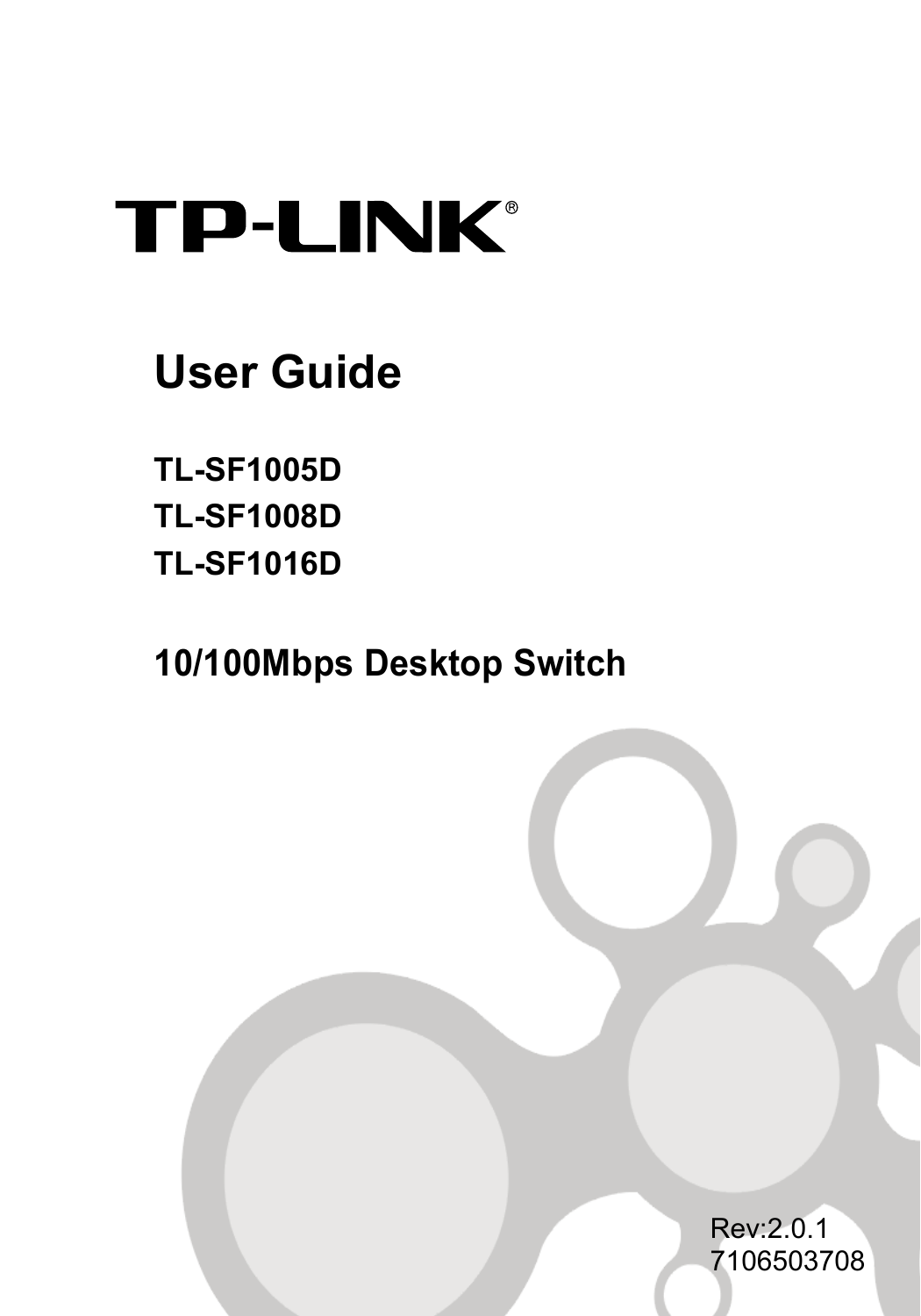### **FCC STATEMENT**

This device complies with part 15 of the FCC Rules. Operation is subject to the following two conditions:

- 1) This device may not cause harmful interference.
- 2) This device must accept any interference received. including interference that may cause undesired operation.

Any changes or modifications not expressly approved by the party responsible for compliance could void the user's authority to operate the equipment.

### **CE Mark Warning**

# $\epsilon$

This is a class B product. In a domestic environment, this product may cause radio interference, in which case the user may be required to take adequate measures.

### **Package Contents**

The following items should be found in your box:

- ¾ One TL-SF1005D/TL-SF1008D/TL-SF1016D Switch
- ¾ One Power Adapter
- ¾ This User Guide

#### **Note:**

The wall-mounting screws are not provided. Please contact your distributor if any of the listed items are damaged or missing.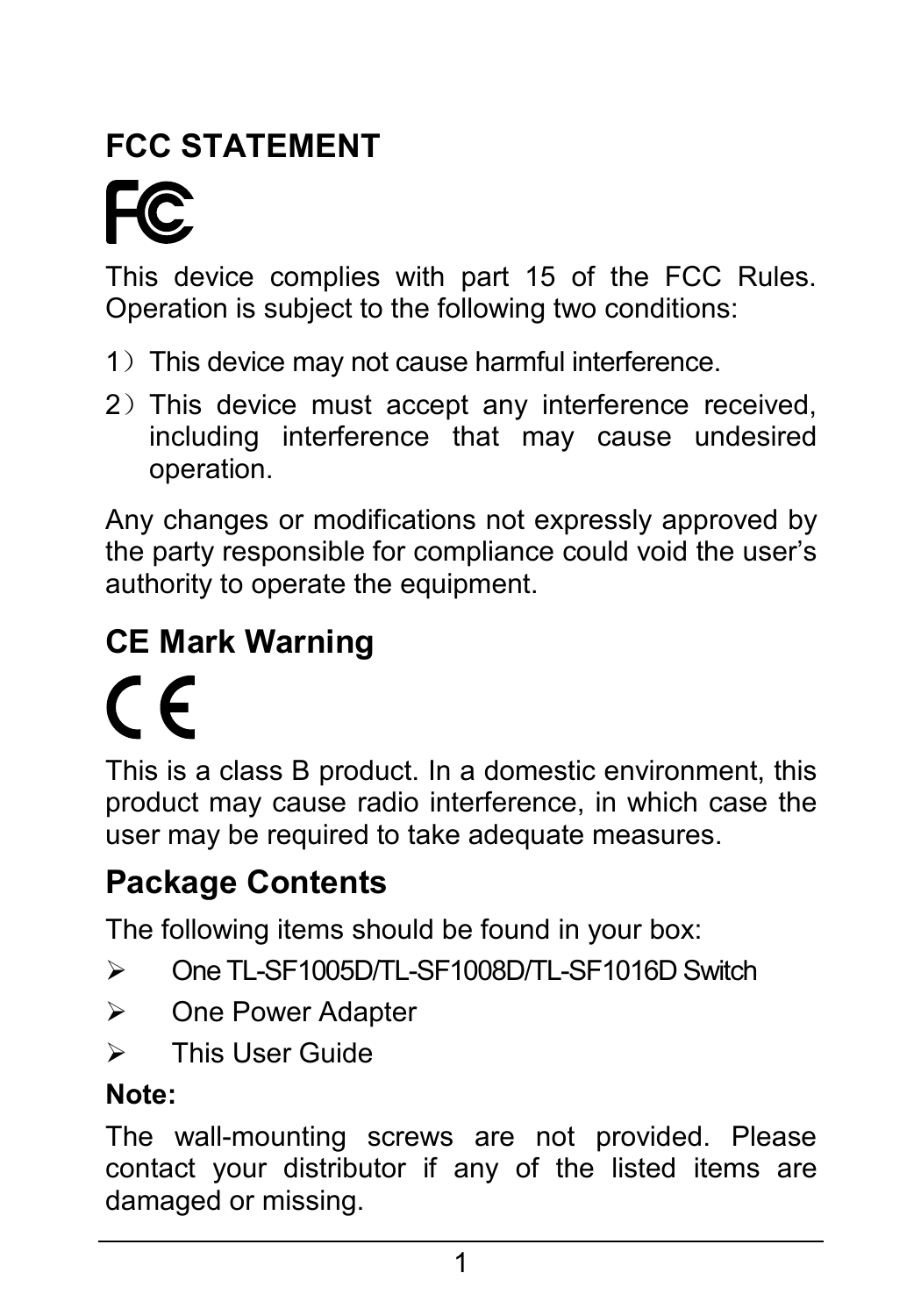The Switch mentioned in this User Guide stands for TL-SF1005D/TL-SF1008D/TL-SF1016D 10/100Mbps Desktop Switch without any explanation. For Simplicity, we will take TL-SF1016D for example throughout this Guide.



Refer to the steps below to mount the Switch on a Wall.

- 1. Drill two holes into the wall. Insert a screw into each hole and leave a part of its head exposed.
- 2. Place the two wall-mounting slots over the screws and slide the Switch down to fasten it.

**Note:** Without slots on the bottom, TL-SF1005D cannot be mounted on a wall.